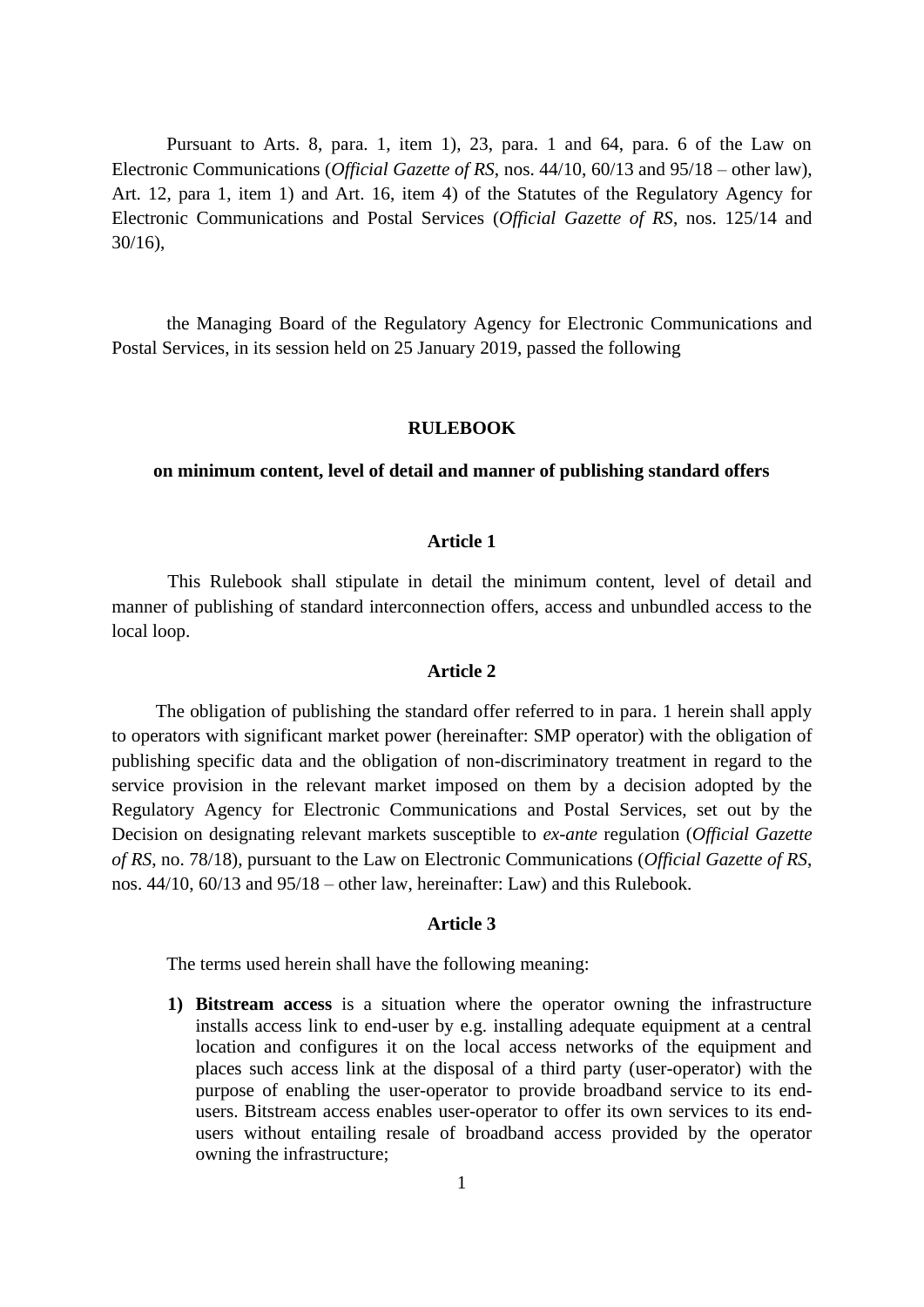- **2) Virtual colocation** involves placing the equipment within the facilities of the operator offering wholesale service of unbundled access to the local loop, where the operator installs and maintains the equipment and manages it, while the useroperator of the unbundled access is not allowed to access the equipment;
- **3) Shared unbundled access to local loop** involves a part of giving local loop capacity (e.g. a frequency band) of an SMP operator to another operator for use;
- **4) Interoperability** is the ability of two or more systems or their parts to exchange data or to use the exchanged data;
- **5) Interface** is a physical or logical connection between two or more devices, two or more parts of the same device, and/or transmission media, defined by functional characteristics, signal characteristics or other appropriate characteristics;
- **6) Collocation** is a service of provision of physical space and technical facilities at a specific location, necessary for storing and connecting of the electronic communication equipment;
- **7) End-user** is a user that does not engage in electronic communication business activity;
- **8) Local loop** is a physical circuit connecting the network termination point with the main distribution frame or equivalent facility within the public fixed electronic communication network;
- **9) Interconnection** is a particular type of access made between the operator of public communication networks, whereby physical and logical connection is established between public communication networks of one or more than one different operators in order to enable users of one operator to communicate between themselves or to communicate with the users of services of other operators, and/or access to services provided by other operators or third parties with network access;
- **10) Operator** is and entity that performs or is authorized to perform electronic communications activity;
- **11) User-operator** is an operator providing electronic communication services, using wholesale services of an SMP operator;
- **12) Dark fibre** is an unused optical fibre installed on an operator's network, currently laid out within the operator's network but not yet connected to transmission systems or access equipment i.e. without any traffic;
- **13) Fully unbundled access to the local loop** entails giving full local loop capacity of an SMP operator to another operator for use;
- **14) Access point** is a physical interface within an electronic communications network of an SMP operator to which interconnection lines may be connected;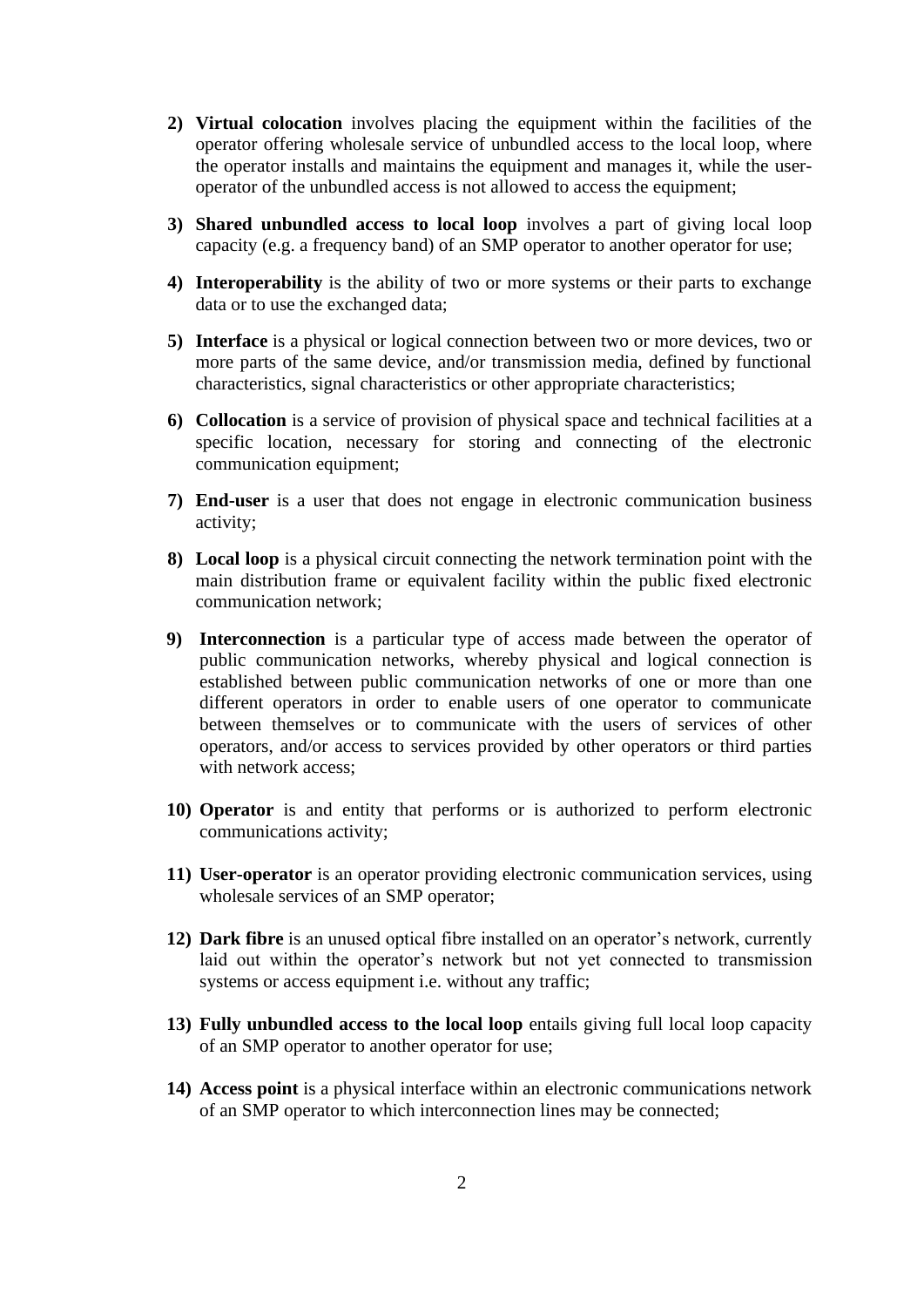- **15) Unbundled access to the local loop** refers to fully unbundled access to the local loop and to shared access to the local loop, without change in the ownership of the local loop;
- **16) Demarcation point** is a physical point where the electronic communication network of an SMP operator is interconnected with the electronic communication network of a user-operator and it is a point of liability demarcation between the SMP operator and the user-operator;
- **17) Call termination** is a wholesale service of forwarding a call to a specific number on a specific network (fixed or mobile), provided by an SMP operator to a useroperator;
- **18) Remote collocation** entails storing the equipment in the facilities or cabinets leased by user-operator, using the unbundled access service, and/or of the collocation service, from third parties;
- **19) Physical collocation** entails storing the equipment of the user-operator in the facility where the main distribution frame is located, as well as in the external cabinets or in the separate facilities, ready for collocation, of the operator offering wholesale service of unbundled access to the local loop.

## *General Principles of Standard Offer*

## **Article 4**

An SMP operator shall be required to provide the services from the standard offer in a non-discriminatory and transparent manner and to set the prices in the stipulated manner in case the obligation of price control and application of cost-accounting has been imposed on them by a decision of the Agency.

An SMP operator shall be required to provide the services from the standard offer to all operators using or intending to use these services at equal conditions as those applied to the services used for their own needs, the needs of the related entities and partners.

The standard offer shall be split into single components to a degree such as to enable an interested user-operator to select a specific component of the offer without the obligation to accept other component of the offer, which are not necessary for the service provision.

At the request of the Agency an SMP operator shall prepare their standard offer, publish it on their website and submit it to the Agency, within the timeframe stipulated by the Law.

The standard offer, made in accordance with the Law, this Rulebook and other Agency acts, shall begin to apply as of the first day of the calendar month following the expiration of 30 days from its publication.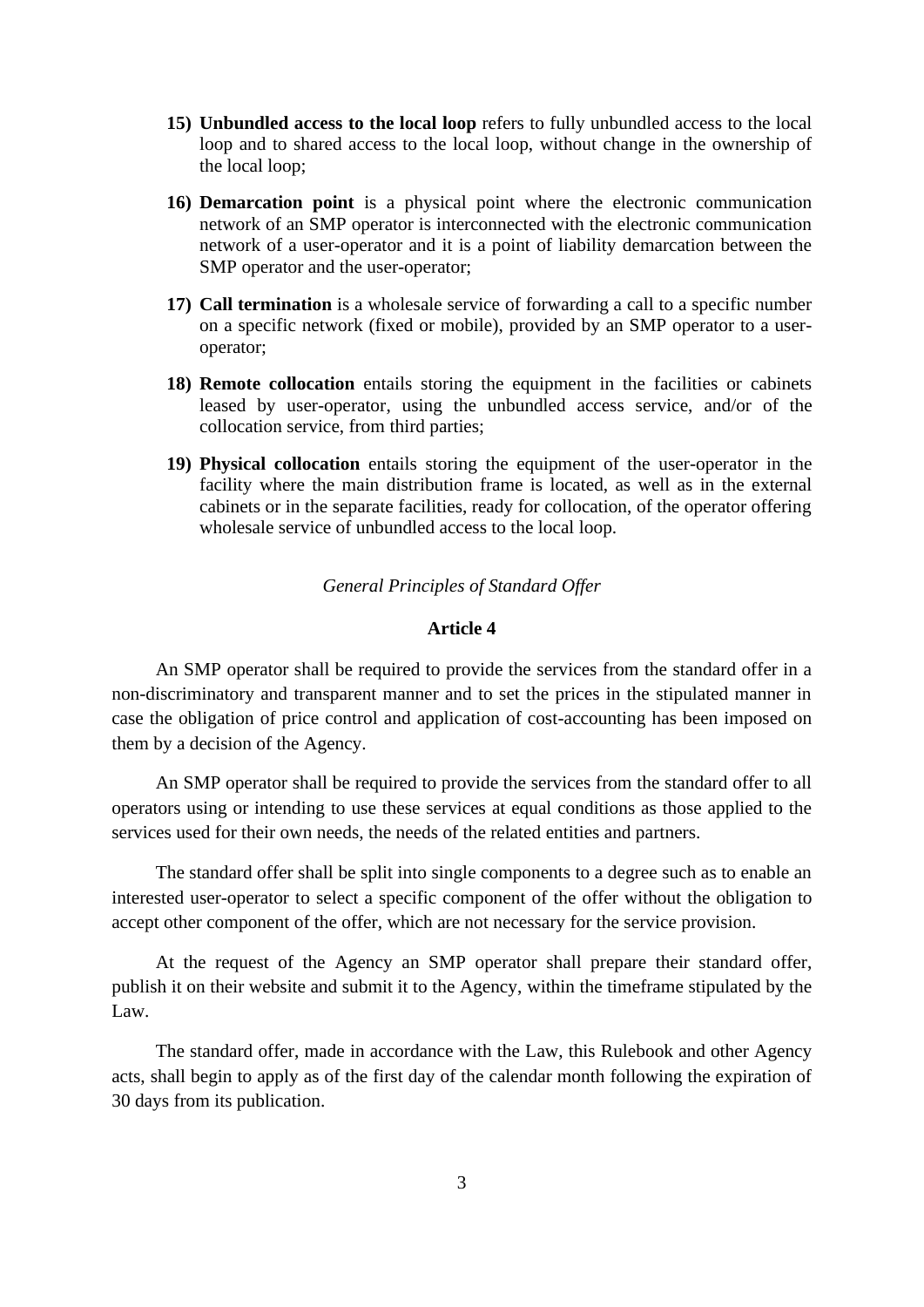### *Content and the Level of Detail of the Standard Offer*

## **Article 5**

The standard offer shall include general provisions, technical requirements and commercial terms and conditions and relevant appendices.

General provisions of the standard offer shall include the following:

- 1) name and address of the operator;
- 2) subject of the standard offer;
- 3) description and types of services;
- 4) publishing date and the beginning of the application of the standard offer;
- 5) conditions of the offer;
- 6) standard offer modification procedure;
- 7) application procedure, response timeframes and negotiation procedure;
- 8) conditions under which a request from a user-operator to use relevant services may be refused;
- 9) contract closing timeframe;
- 10) contract modification procedure and grounds for price modification;
- 11) complaint submission and resolution procedure and timeframes;
- 12) liability of both parties, liability demarcation and damage compensation procedure;
- 13) confidentiality and trade secret provisions;
- 14) dispute resolution procedure;
- 15) service provision termination;
- 16) intellectual property rights;
- 17) meaning of terms and abbreviations used.

The technical requirements of the standard offer include all technical information necessary for service realization (standards, interfaces, protocols, etc.) quality of service parameters and the manner of modification of technical parameters.

The commercial conditions of the standard offer shall include the following:

- 1) price of a service form the standard offer;
- 2) payment security instrument;
- 3) compensation in case of service delivery delay;
- 4) discounts on specific services, if applicable, indicating the prices and pricing principles;
- 5) method of calculation, collection and payment security (security instruments), including timeframes, method of invoicing and billing error complaint procedure (refund claim);
- 6) breach of contract compensation.

The standard offer shall also include the following appendices:

- 1) confidentiality statement form;
- 2) text of bank guaranty or other payment security instrument;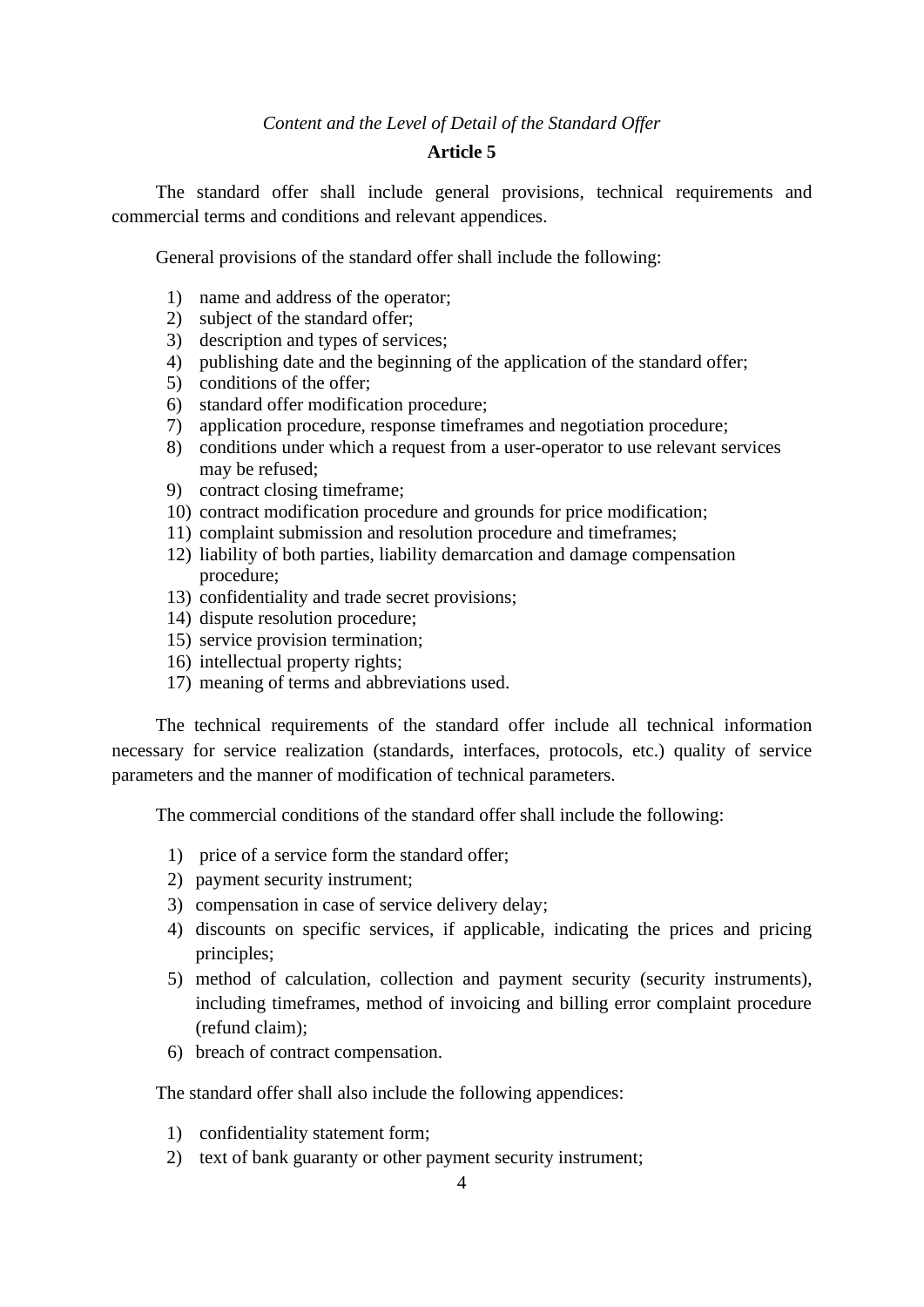3) contact information.

*Standard Offer for Call Termination on Public Fixed Telephone Network (Interconnection)* 

### **Article 6**

Standard offer for service provision on the wholesale market of call termination on public fixes telephone network shall include general provisions, technical requirements, commercial terms and conditions and relevant appendices.

The content of general provisions of the standard offer referred to in para. 1 herein is regulated under Art. 5, para. 2 herein.

The standard offer referred to in para. 1 herein shall include the following technical requirements for call termination services:

- 1) information on network and infrastructure necessary for interconnection:
	- 1.1. interconnection architecture;
	- 1.2. interfaces, signalling and protocols for all types of connection;
	- 1.3. synchronization;
	- 1.4. transmission systems;
	- 1.5. other technical requirements necessary for interconnection (equipment placement, transmission path, etc.);
- 2) interconnection set-up (access points, lines and interconnection procedure);
- 3) manner and conditions regarding the maintenance of the quality of service and level of the service provided;
- 4) procedures in the event of modifications in the communication network of the SMP operator.

The commercial conditions of the standard offer referred to in para. 1 herein are regulated under Art. 5, para. 4 herein.

The standard offer referred to in para. 1 herein shall include the appendices referred to in Art. 5 para. 5 herein, and also the following:

- 1) List and addresses of interconnection access points,
- 2) Request forms for negotiation and service cancellation,
- 3) Request form for malfunction/interference removal,
- 4) Request form for interconnection capacity planning.

*Standard Offer for Call Termination Service on Mobile Networks (Interconnection)* 

### **Article 7**

Standard offer for service provision in the wholesale market for call termination on mobile network shall include general provisions, technical requirements and commercial terms and conditions and relevant appendices.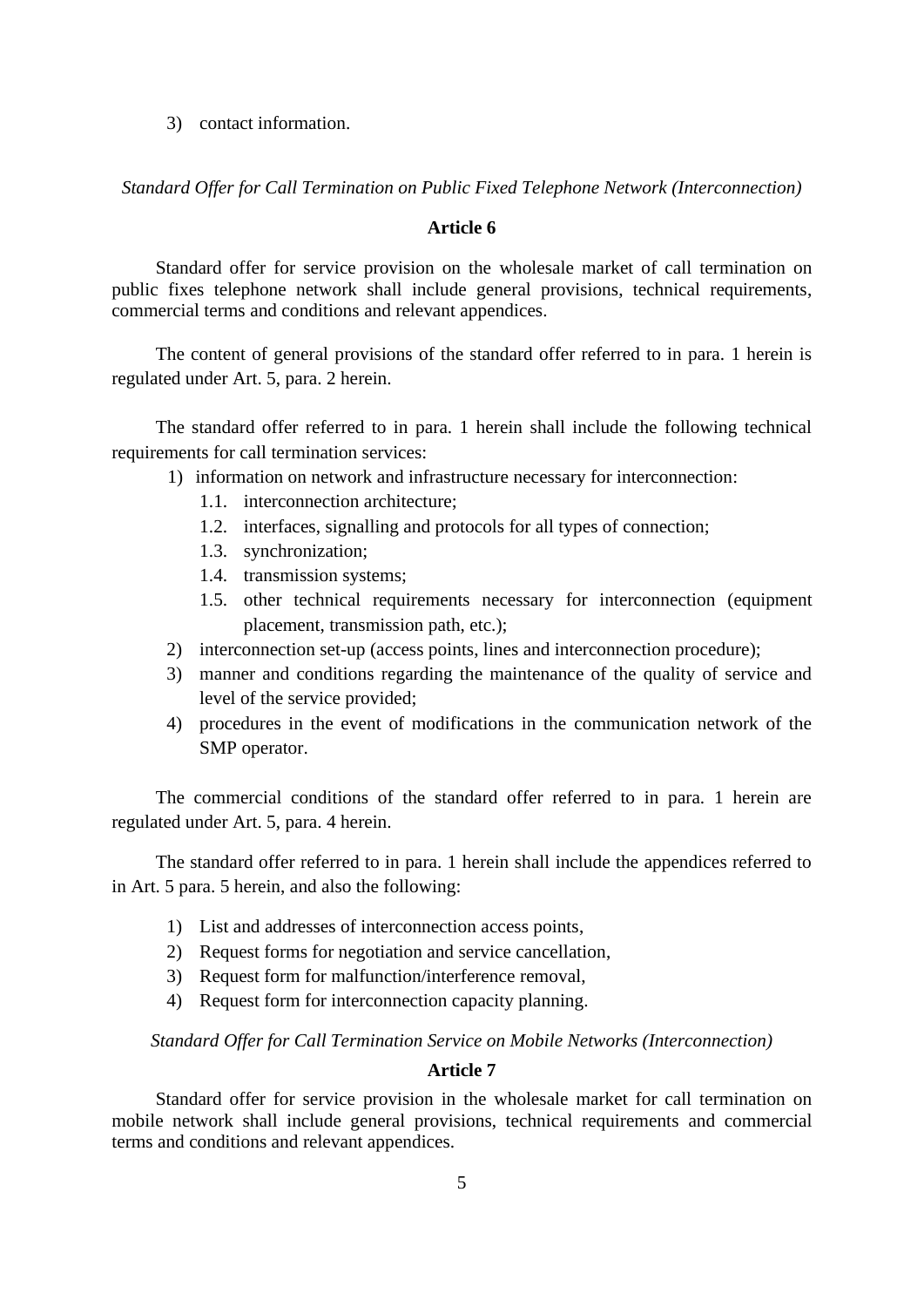The content of the general provisions referred to in para. 1 herein shall be regulated under Art. 5, para. 2 herein.

The standard offer referred to in para. 1 herein shall include the following technical requirements for call termination service:

- 1) information on network and infrastructure necessary for interconnection:
	- 1.1. interconnection architecture;
	- 1.2. interfaces, signalling and protocols for all types of connection;
	- 1.3. synchronization;
	- 1.4. transmission systems;
	- 1.5. other technical requirements necessary for interconnection (equipment, placement, transmission path, etc.);
- 2) interconnection set-up (points and interconnection procedure);
- 3) manner and conditions regarding the maintenance of the quality of service and level of the service provided.

The commercial conditions of the standard offer referred to in para. 1 herein are regulated under Art. 5, para. 4 herein.

The standard offer referred to in para. 1 herein shall include the appendices referred to in Art. 5 para. 5 herein, and also the following:

- 1) List and addresses of interconnection access points,
- 2) Request forms for negotiation and service cancellation,
- 3) Request form for malfunction/interference removal,
- 4) Request form for interconnection capacity planning.

## *Standard Offer for Unbundled Access to the Local Loop*

### **Article 8**

Standard Offer for Unbundled Access to the Local Loop shall include general provisions, technical requirements and commercial terms and conditions and relevant appendices.

The standard offer referred to in para. 1 herein shall include the general provisions regulated under Art. 5, para. 2 herein, and also the following:

- 1) conditions for the transition of a user-operator from a full to a shared unbundled access to the local loop;
- 2) conditions for the using the infrastructure;
- 3) conditions for the access of the user-operator's staff;
- 4) notification procedures and synchronization of the operation in the event of planned network or infrastructure modifications;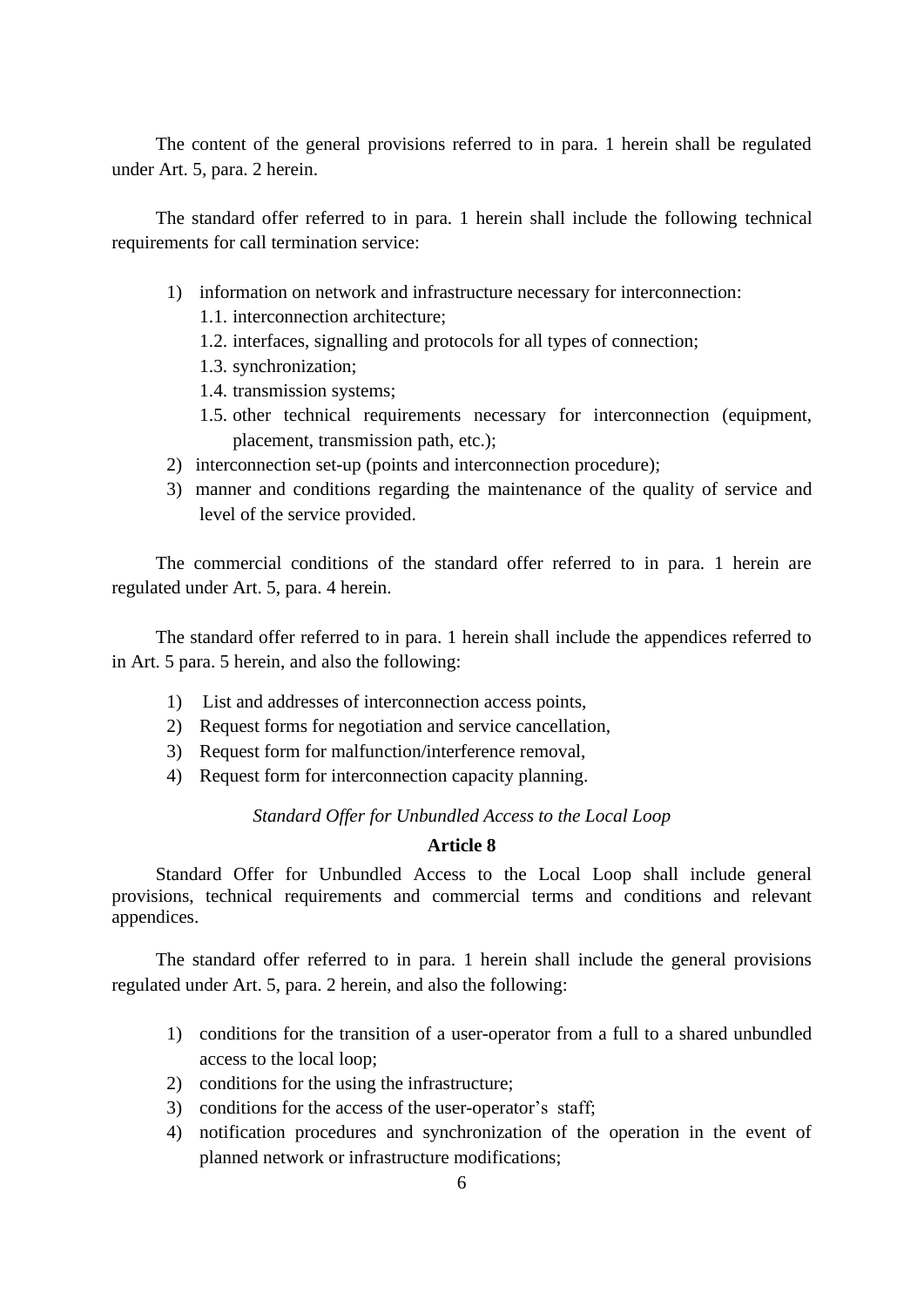- 5) rights and obligations of the operator in respect to the end-user;
- 6) description of the service of full and shared access to the local loop and/or subloop accompanied by a list of all elements, equipment and documentation related to the given service.

Technical requirements of the standard offer referred to in para. 1 herein shall include the following:

- 1) conditions for access and usage of the local loop accompanied by technical regulations pertinent to the full unbundled access which shall include the following: availability, transmission technologies, interfaces, physical prerequisites, usage of each connection, operational back-up and specific demarcation point of liability;
- 2) conditions for access and usage of the local loop accompanied by technical descriptions pertinent to the shared unbundled access which shall include the following: responsibility for technical equipment, interfaces and usage of higher frequencies for data transmission;
- 3) conditions pertinent to the protection from harmful interference and EM compatibility;
- 4) description and conditions pertinent to the access to information system so as to enable efficient service provision of the access to the unbundled local loop, whereby the system shall enable the user-operator to perform the following: send and track the requests, report interferences and have access to issued bills;
- 5) procedures and conditions pertinent to interoperability testing;
- 6) procedures and conditions pertinent to maintaining the QoS and the level of service provided;

The standard offer referred to in para. 1 herein shall include the commercial conditions regulated under Art. 5, para. 4 herein, and also the following:

- 1) prices of services with specified scope of work, list of all elements, equipment and documentation required for the provision of specific service;
- 2) prices for:
	- 2.1 one-off set-up fee for a single unbundled access to the local loop;
	- 2.2 monthly charge for unbundled access to the local loop;
	- 2.3 cancellation and disconnection;
	- 2.4 revocation of request;
	- 2.5 transition from shared to full unbundled access to the local loop;
	- 2.6 unjustified request for interference removal .

The standard offer referred to in para. 1 herein shall include the appendices pursuant to Art. 5, para. 5 herein, an also the following:

- 1) Request by an operator to close a contract on unbundled access to the local loop ;
- 2) Request form for a single access to the local loop;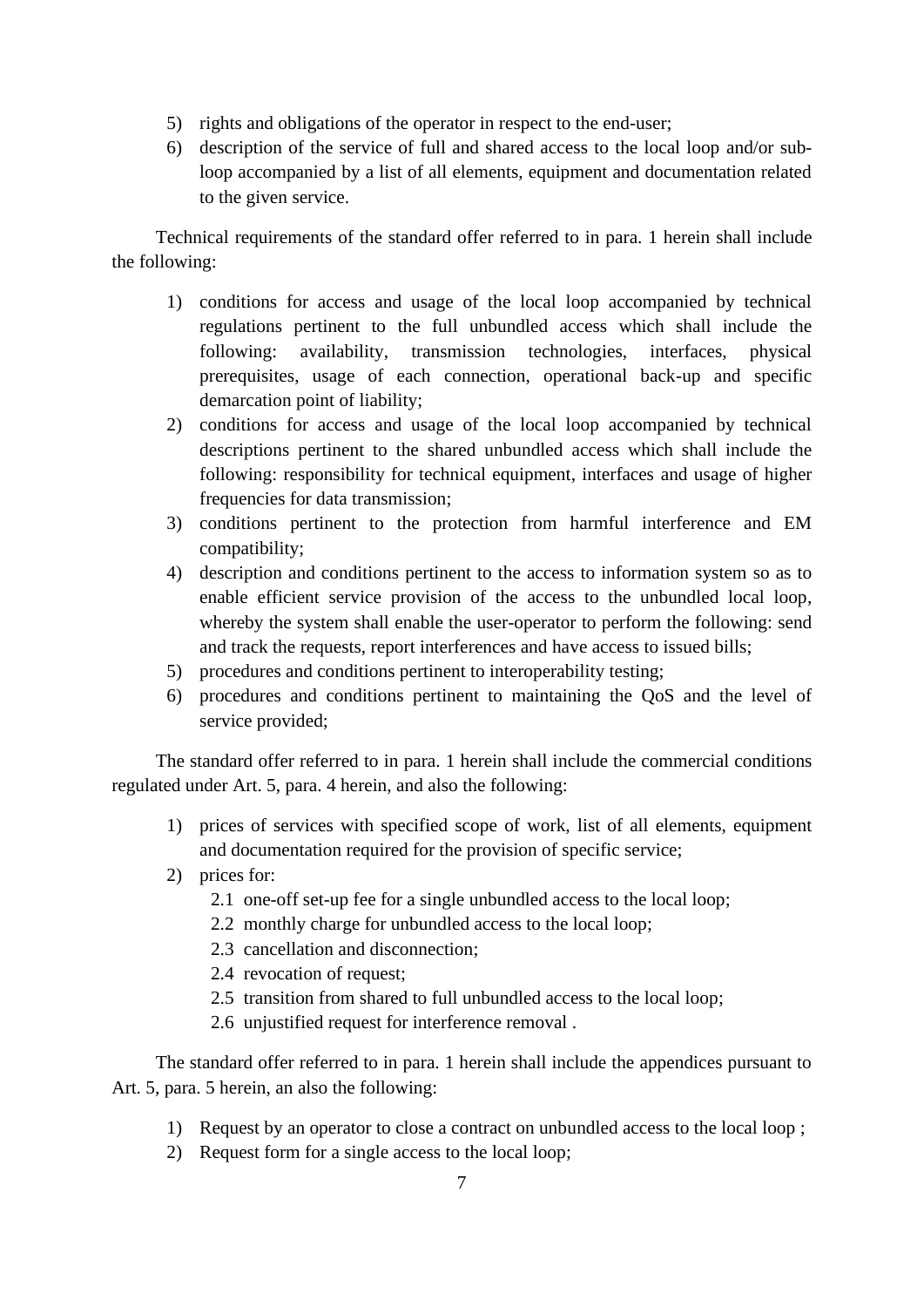- 3) Statement by a subscriber on the intention to close a contract with the useroperator;
- 4) Statement on the obligation to pay any outstanding debt to the operator that provided the services used;
- 5) Request form for malfunction/interference removal.

*Standard Offer for the Services of Access to Network Elements and Associated Facilities* 

### **Article 9**

Standard offer for the services of access to network elements and associated facilities (collocation, cable duct access and dark fibre leasing) shall include general provisions, technical requirements and commercial conditions and relevant appendices.

The standard offer referred to in para. 1 herein shall include the general provisions regulated under Art. 5, para. 2 herein, and also the following:

- 1) conditions for collocation that may be physical, virtual or remote collocation;
- 2) conditions for the usage of the associated infrastructure;
- 3) rules for the usage of the collocation space;
- 4) access conditions for staff of the user-operator;
- 5) conditions for the installation and usage of cable ducts;
- 6) conditions for dark fibre leasing;
- 7) notification procedures and synchronization of the operation in the event of planned network or infrastructure modifications;

The technical requirements of the standard offer referred to in para. 1 herein shall include the following:

- 1) conditions for the commencement and termination of collocation service;
- 2) conditions for connecting to electronic communication network and power supply;
- 3) conditions for the space allocation at the locations where collocation space is limited and definition of alternative technical requirements for the access to and the usage of the local loops;
- 4) conditions for the installation and usage of cable ducts and possible limitations;
- 5) conditions for installation and use of the dark fibre leasing service;
- 6) requirements pertinent to the protection from harmful interferences and EM compatibility;
- 7) procedures and conditions pertinent to maintaining the QoS and the level of service provided;
- 8) possible usage limitations in the collocation spaces;
- 9) human life and health protection measures;
- 10) compliance with the fire prevention requirements.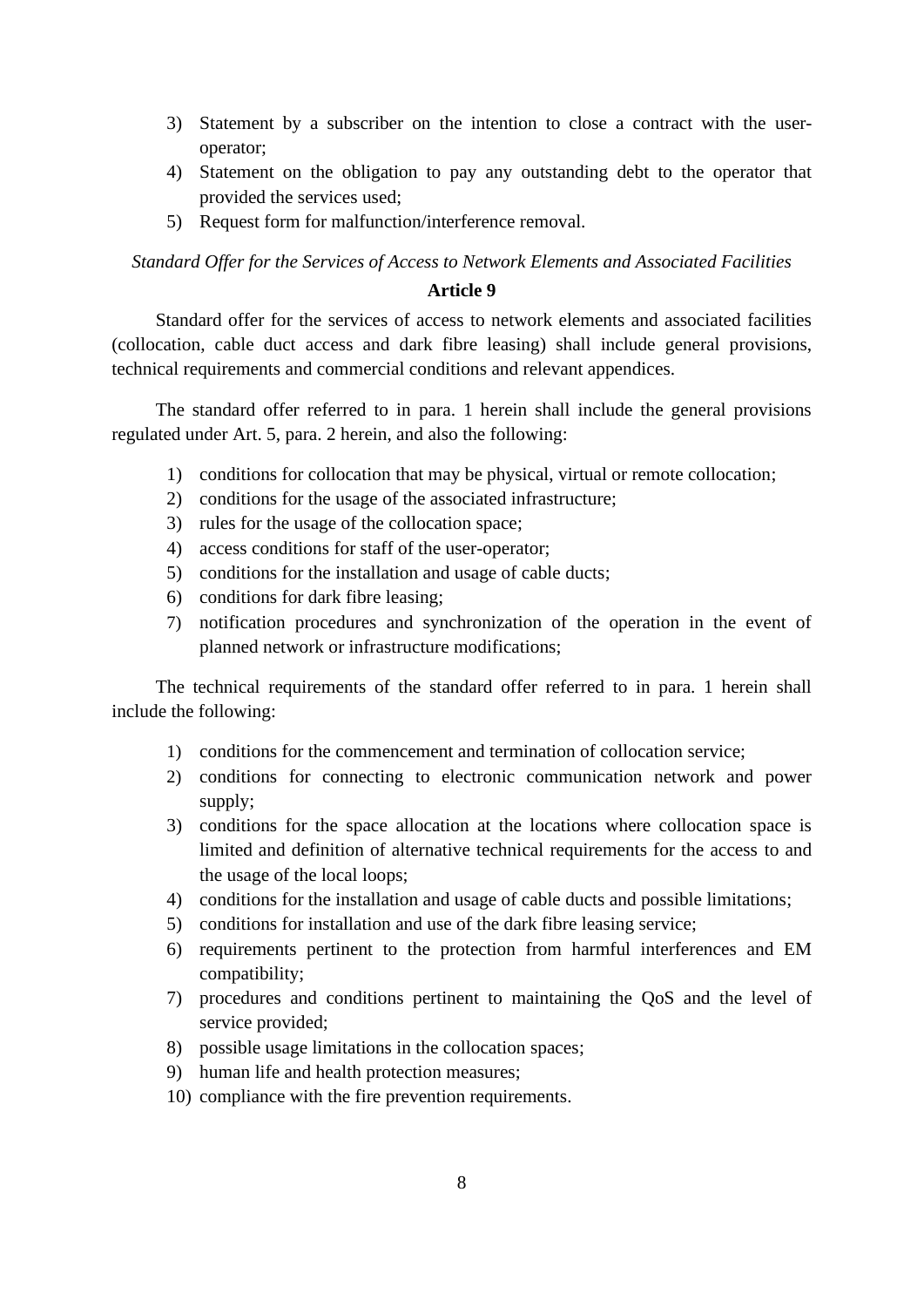The standard offer referred to in para. 1 herein shall include commercial conditions regulated under Art. 5, para. 4 herein, and also the following:

- 1) prices of services with specified scope of work, list of all elements, equipment and documentation required for the provision of specific service;
- 2) prices of:
	- 2.1. one-off collocation set-up fee;
	- 2.2. monthly collocation charge, access to cable ducts and dark fibre leasing;

The standard offer referred to in para. 1 herein shall include the appendices in accordance with Art. 5, para. 5 herein, and also the following:

- 1) Request for collocation service provision;
- 2) Request for cable duct leasing;
- 3) Request for dark fibre leasing.

### *Standard Offer for Broadband Services*

### **Article 10**

Standard offer for broadband services shall include general provisions, technical requirements and commercial terms and conditions and relevant appendices.

The standard offer referred to in para. 1 herein shall include general provisions regulated under Art. 5, para. 2 herein, and also the following:

- 1) conditions for service commencement and provision;
- 2) possible reasons for the request denial and/or service provision termination;
- 3) procedure for migration of a user-operator from one service to another;

The technical requirements referred to in para. 1 herein shall include the following:

- 1) ways of broadband service realization;
- 2) access points for all types of broadband services;
- 3) types and description of all available interfaces and relevant protocols;
- 4) types of access lines;
- 5) standard level of service in regard to set-up of access and data transmission, data transmission and authentication;
- 6) conditions and the procedure for connecting the user-operator to electronic communication network of an SMP operator;
- 7) modification of technical parameters;
- 8) list of terminal equipment which is compatible with the SMP operator's equipment;
- 9) conditions for access to operation support systems, information systems and data bases;
- 10) manner and conditions for the maintenance of the quality of service and level of service provided;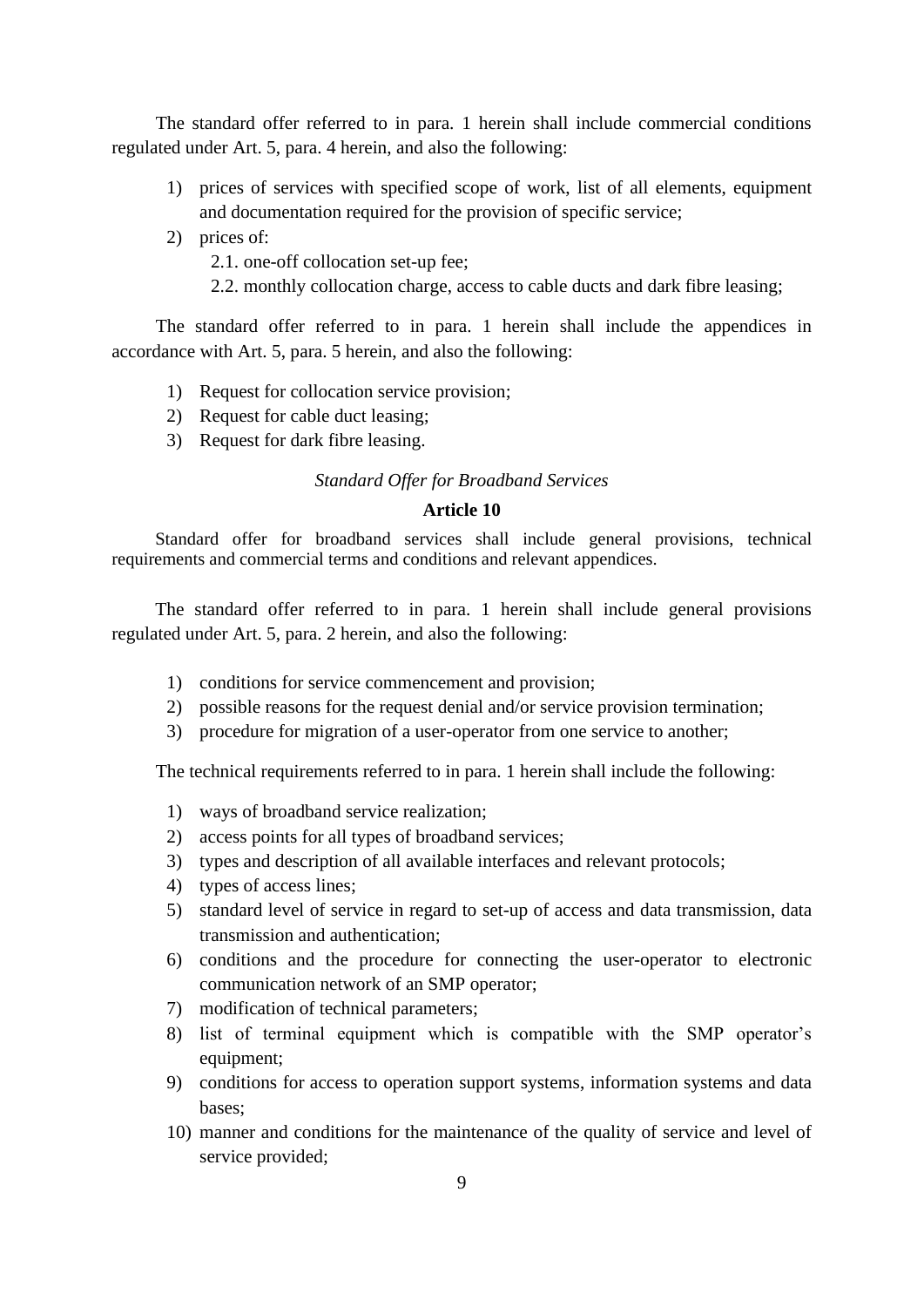- 11) service migration procedure for user-operator;
- 12) reference conditions of the contract on broadband service usage including maintenance, interference detection and removal, suspension and/or termination of service provision.

Commercial terms and conditions of the standard offer referred to para. 1 herein shall be regulated in accordance with Art. 5, para. 4 herein, and shall also include the prices of:

- 1) one-off set-up fee for a single broadband access provision;
- 2) monthly charge for broadband access service per connection, excluding traffic distribution link;
- 3) monthly charge for traffic distribution link leasing;
- 4) monthly charge for separate logical channels (including video on demand service) and voice service provision;
- 5) other charges for bitstream access provision service.

The standard offer referred to in para. 1 herein shall include the appendices in accordance with Art. 5. para. 5 herein, and also the following:

- 1) List of regional access points;
- 2) Bitstream access service request;
- 3) Request form for the procedure of migration by a user-operator to another technology applicable to service provision;
- 4) Request form for malfunction/interference removal.

### *Standard Offer Publication and Modification Procedure*

### **Article 11**

The standard offer shall be liable to modifications, in line with the technological and market changes.

An SMP operator shall be required to publish any modification of the standard offer on their website and to submit it to the Agency.

Standard offer and modified standard offer, made in line with the Law, this Rulebook and other Agency acts, shall begin to apply as of the first day of the calendar month following the expiration of 30 days from its publication.

Should the Agency find that the standard offer has not been made and published in accordance with the Law, this Rulebook and other Agency acts, the Agency may request modification of the standard offer.

SMP operator shall be required to modify the standard offer in line with the Agency request, and/or to remove all flaws identified by the Agency and to publish such modified standard offer without delay.